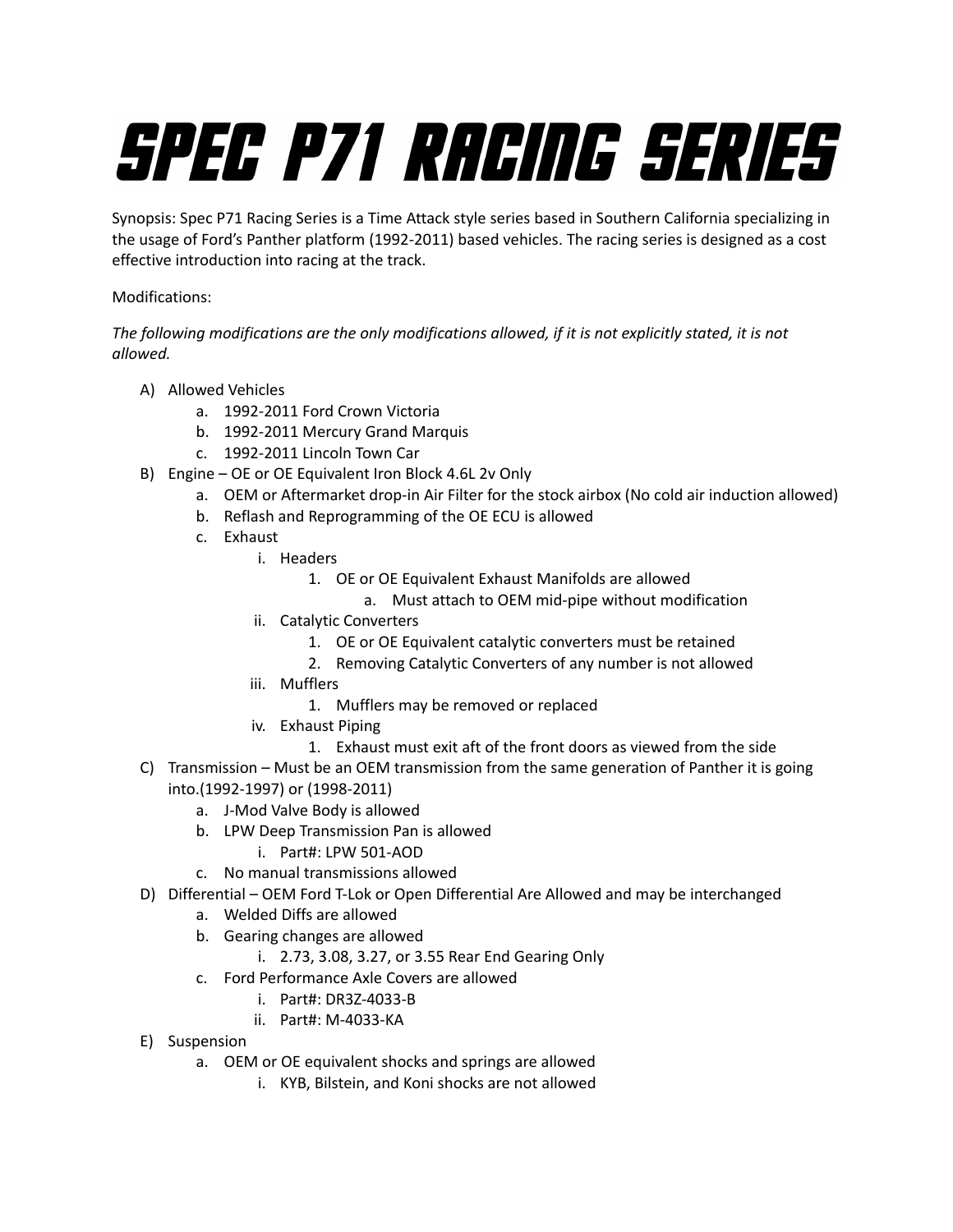- b. Any Spring/Shock Combination from the same generation of Panther can be interchanged
	- i. No Airbag suspension is allowed
- c. Alignment
	- i. Camber/Caster/Toe Adjustment is unrestricted using OEM adjustment methods
		- 1. No aftermarket camber bolts or other hardware may be used to widen adjustment range
- d. Aftermarket Rear Control Arms (Upper and Lower) Any required associated hardware to facilitate installation is allowed (relocation brackets, etc.). No modifications are allowed outside of what is required for the install; reinforcing the chassis mounting points is prohibited.
	- i. The following control arm brands may be used
		- 1. Massive Speed Systems
		- 2. CorteX Racing
		- 3. Metco
		- 4. Heinous
		- 5. OEM or OE Equivalent
- e. Watts Link Assembly
	- i. ARP Hardened Watts Link Stud is allowed
		- 1. <http://adtr.net/>
	- ii. Watts Link Arms Any replacement hardware for the OEM watts link control arms may be used. No modifications are allowed to facilitate fitment.
		- 1. The following Watts Link Arm brands may be used
			- a. Massive Speed Systems
			- b. CorteX Racing
			- c. Metco
			- d. OEM or OE Equivalent
- F) Brakes
	- a. Any Gen 1 (1992-1997) or Gen 2 (1998-2011) braking system is allowed, but must be present in its entirety - No partial swaps
	- b. Aftermarket Brake Rotors are acceptable given they are OEM diameter and thickness
	- c. Brake Pads are Unrestricted
	- d. Brake Lines may be updated to Stainless Braided
		- i. From Caliper to chassis only
	- e. Brake Rotor Dust Shields may be removed
	- f. Brake Bleeding Orifices (ex. Speed Bleeders) are allowed
	- g. Brake Fluid is unrestricted
- G) Wheels/Tires:
	- a. Any Steel 17x7.5" Wheel offered for 2005-2011 Panthers must be used
		- i. 1992-2002 Panthers may use wheel spacers for proper wheel fitment
			- 1. H&R Hubcentric 40mm Wheel Spacers are required (Part#8065705)
		- ii. 235/55/17, UTQG (Treadwear) 260 or higher tires must be used
		- iii. Replacement Lug Studs/Nuts may be used
		- iv. Wheel Spacers are explicitly not allowed
- H) Interior
	- a. Both Driver and Passenger Seats must be present
		- i. Seats must have a full back that reaches to vertical mid-point of the back of driver's helmet in racing position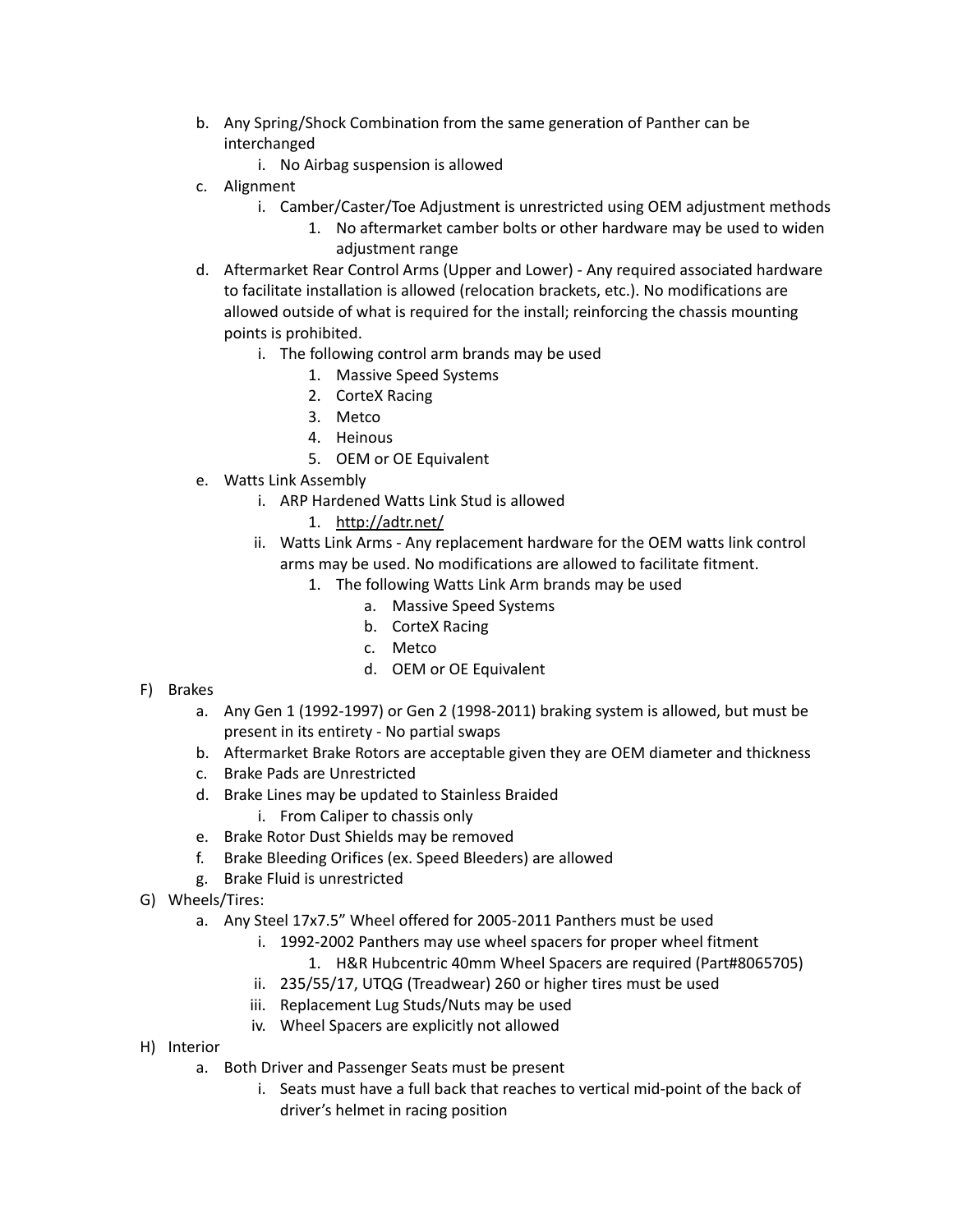- ii. Aluminum Seats must have brace or reinforcement for the seatback
- b. Rear Seat (Prisoner or OEM Civilian) is required
- c. Rollbars and harnesses are allowed
	- i. No 4-point harnesses unless Schroth ASM Certified
	- ii. All harnesses must be affixed to a rollbar if 5 or 6 point race harness
- d. Law enforcement/Taxi additions are allowed [and encouraged] but may also be removed
	- i. Any holes left behind by police/taxi equipment (radio, spotlights, etc.) may be filled.
- e. Spare tire and jack may be removed

# I) Exterior

- a. Law Enforcement and Taxi Additions are Allowed [and encouraged] but may also be removed
	- i. Ex: Pushbar, lightbar, antennas, etc.
		- 1. Any holes left behind by police equipment may be filled or plugged
			- a. The filler/plug may serve no purpose other than filling the hole left behind
- b. Aftermarket Headlights and Taillights are allowed
	- i. Headlight/Taillight replacements must be identical in shape/size/location as OEM
- c. Hood Vents are allowed provided they are the following:
	- i. Carter's Customs 3pc. GT4 Style Hood Vents
	- ii. OEM California Highway Patrol Hood w/ vents
- d. No modifications to the bodywork of the vehicle are allowed outside of what is required in the instruction manual for law enforcement or taxi additions or removal

### J) Convenience Items

- a. The following items may be added, removed, or replaced
	- i. Window Tint
	- ii. Center Console
	- iii. Audio (Head Unit [Radio], speakers, subwoofers, etc.)
	- iv. Glove box Compartment
	- v. Rear View Mirror (Interior)
	- vi. Headlight and Taillight Covers are allowed
	- vii. Steering Wheel Replacements are unrestricted

### K) Protests

- a. The protester has two options when filing a protest:
	- i. Easily Verified Protests Anything that can be verified on the spot by popping the hood, checking the interior, or underside of the car without removing any parts
		- 1. In order to file a protest, the protester must put forth a \$100.00 deposit. If the car is not within spec - the protester gets the full deposit back and the protestee is disqualified from the event. If the car is found within series spec, the protester forfeits the \$100.00 deposit to the protestee.
	- ii. Complex Protests Anything that requires tear down or removal of parts to verify
		- 1. In the event that a protester believes a competitor's vehicle is not within spec, a complex protest can be made. A complex protest allows the protester to buy the protestee's vehicle for \$6,000. The Protestee has the following options during a complex protest: